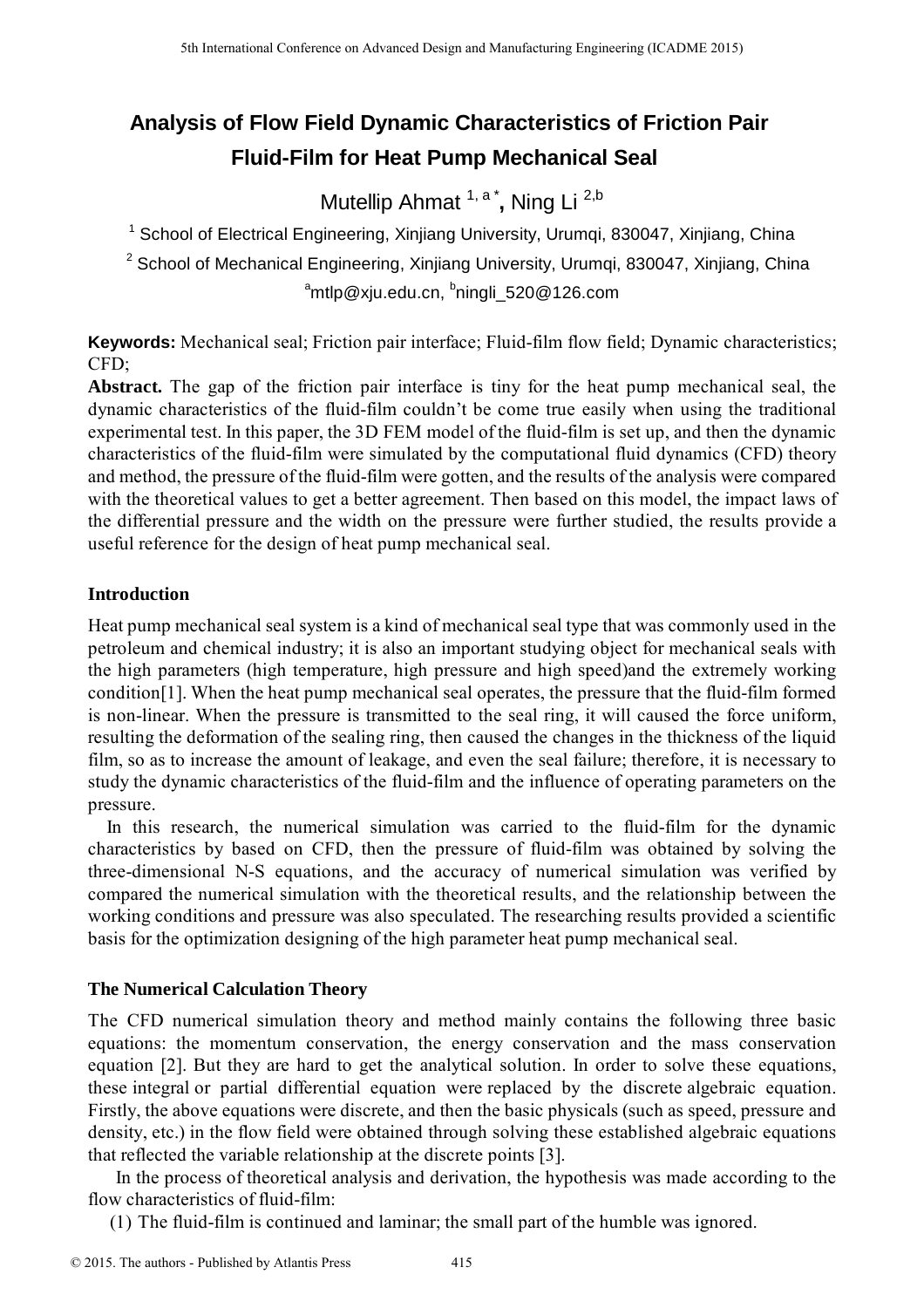(2) The fluid-film is Newton's viscosity, no slipping.

(3) The fluid flow is steady state.

The dynamic characteristics were studied by based on the Navier-Stock and continuity equations. The continuity equations :

$$
\frac{\partial (r)}{\partial t} + \frac{\partial (ru)}{\partial x} + \frac{\partial (rv)}{\partial y} + \frac{\partial (pw)}{\partial z} = 0
$$
 (1)

Based on the above assumption, the Navier-Stokes equations simplified shown as following [4]:

$$
\begin{cases}\n\frac{\partial p}{\partial x} = m \frac{\partial^2 w_x}{\partial z^2} \\
\frac{\partial p}{\partial y} = m \frac{\partial^2 w_y}{\partial z^2} \\
\frac{\partial p}{\partial y} = 0\n\end{cases}
$$
\n(2)

Where  $\rho$  is the density, t is time, u is the velocity vector, u, v and w is the velocity vector in the x, y and z direction component.

The theoretical formula of pressure of the fluid-film was deduced by the above assumptions. The velocity boundary of surface shown as following:

$$
Z = 0, wX = U1, wy = V1, wZ = 0
$$
\n(3)

$$
Z = h, w_x = U_2, w_y = V_2, w_z = W
$$
 (3)

The theoretical calculation formula of the carrying capacity and the pressure of the fluid–film were deduced by based on the above assumptions and boundary conditions.

The pressure distribution formula shown as following:

$$
P(r) = \frac{p_0 - p_i}{\ln \frac{r_0}{r_i}} \ln(r) + \frac{p_i \ln(r_0) - p_0 \ln(r_i)}{\ln \frac{r_0}{r_i}}
$$
(4)

Where  $P_0$  and  $P_i$  is respectively the inlet and outlet pressure of the fluid-film, ro and ri is respectively the outer and inner diameter of the fluid-film, F is the carrying capacity of the fluid -film, P(r) is the pressure of the point which diameter is r.

### **The Numerical and Theoretical Calculation to the Fluid Film**

#### **Computed method**

In the research of the numerical simulation of the fluid-film, firstly the continuous physical fields in spatial domain were replaced, such as the velocity and the pressure fields, with a set of a finite number of variable values at discrete points, and then the algebraic equations about the relationship between these variables field variables at discrete points were established[5]. Finally, these algebraic equations were solved to obtain an approximation of the field variables. To establish a discrete control equation in the spatial domain, the grid must be used; the different numerical solution needs different type of grid. After meshing, the initial and boundary conditions were identified. When they were assigned to the appropriate node, it still needs to specify fluid physical parameters and control parameters.

### **The Dynamic Characteristics of the Fluid-Film**

### **Fluid-Film Modeling**

In this paper, a kind of Heat pump mechanical seal was used to study. Firstly the three-dimensional numerical modeling of the fluid-film was build up by based on actual condition. The geometric model is shown in Fig.1.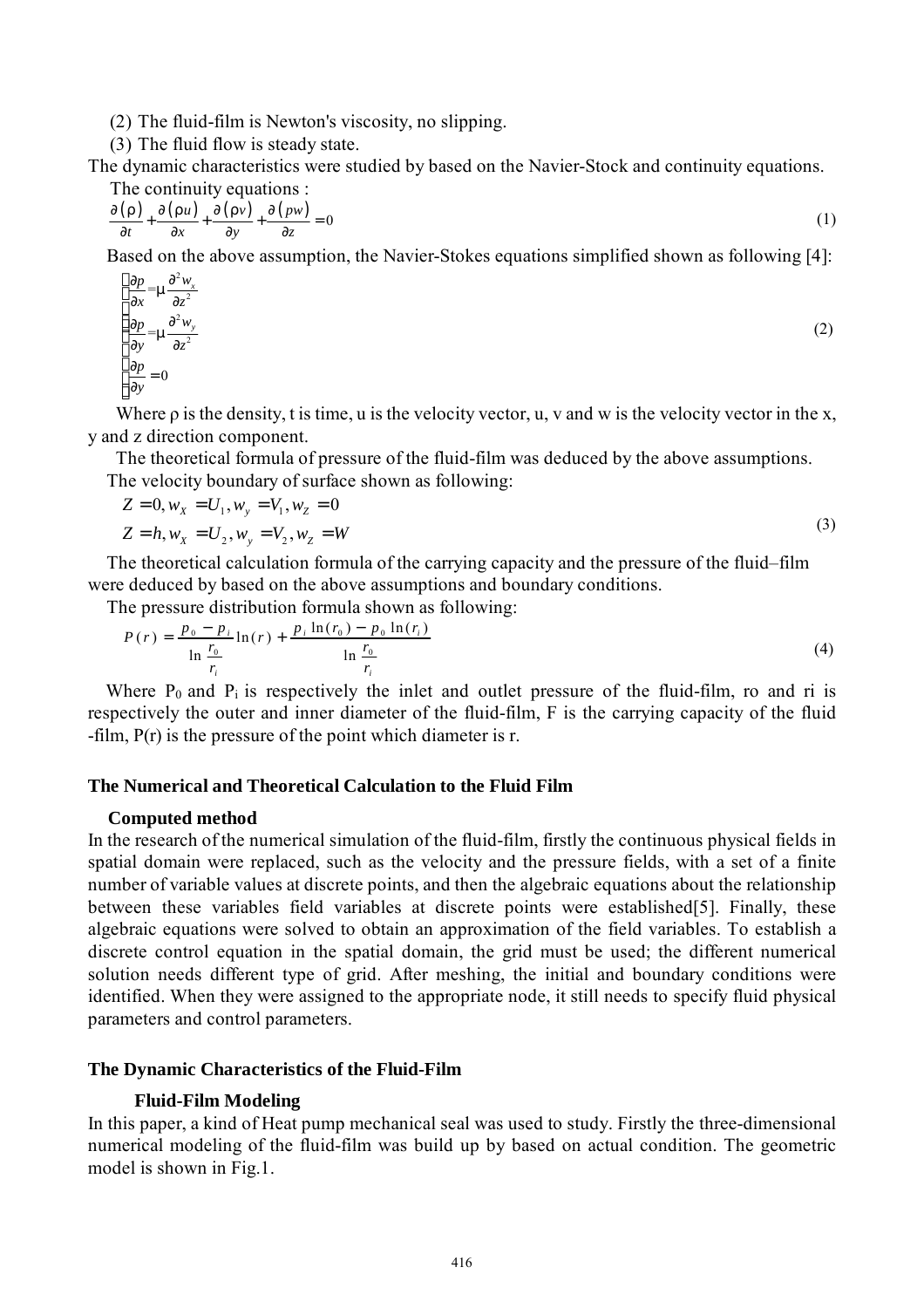

Fig.1 The fluid-film model of sealing ring

The model includes dynamic ring, static ring, fluid medium between the two rings. Where,  $r_m$ and  $r_s$  are respectively the inner and outer radius of the seal ring,  $S_1$  and  $S_2$  are respectively the thickness of static and dynamic ring;  $h_i$  is the end clearance of inner diameter.

## **Computational model**

The sealing end face of mechanical seal is periodicity in the circumferential direction, so the dynamic characteristics of the fluid-film are also periodic [6]. In order to reduce the amount of computation, 1/4 of the fluid-film model is used as the calculate zone, the obtained results are also single cycle, and then the calculation result is extended to the whole cycle. Computational models are shown in Fig.2.



## **The Pressure of the Fluid-film**

This study is mainly based on the working-environment parameters of mechanical seals to simulated and gain flow field characteristics of the fluid-film. The material properties of fluid-film were showed in Tab.1. The boundary conditions were showed in Tab.2.

| Tab.1 Material properties of the fluid medium |      |                                            |                                |
|-----------------------------------------------|------|--------------------------------------------|--------------------------------|
| Density                                       | Cp   |                                            | Viscosity Thermal Conductivity |
|                                               |      | 886 kg/m 1400 J/kg-k 0.02 Kg/m-s           | $0.12$ W/m-K                   |
| Tab.2 Boundary conditions of fluid-film       |      |                                            |                                |
| Speed                                         |      | Inlet Pressure Outlet Pressure Temperature |                                |
| 1500Rpm                                       | 3Mpa | 0.1Mpa                                     |                                |

According to the above settings, the flow field characteristics of the fluid-film were obtained. Fig.3 is the numerical simulation of the fluid- film.

As can be seen from Fig.3, the pressure of fluid-film increases from the inner diameter to the outer, and the differential pressure is relatively large, which will cause the load is not uniform, thus accelerate the deformation of the sealing ring.

According to the formula (4) and the finite element program provided in the literature, the theoretical pressure values of fluid-film at each radius point were obtained. The results of the numerical simulation are compared with the analytical results. The results are shown in Fig.4.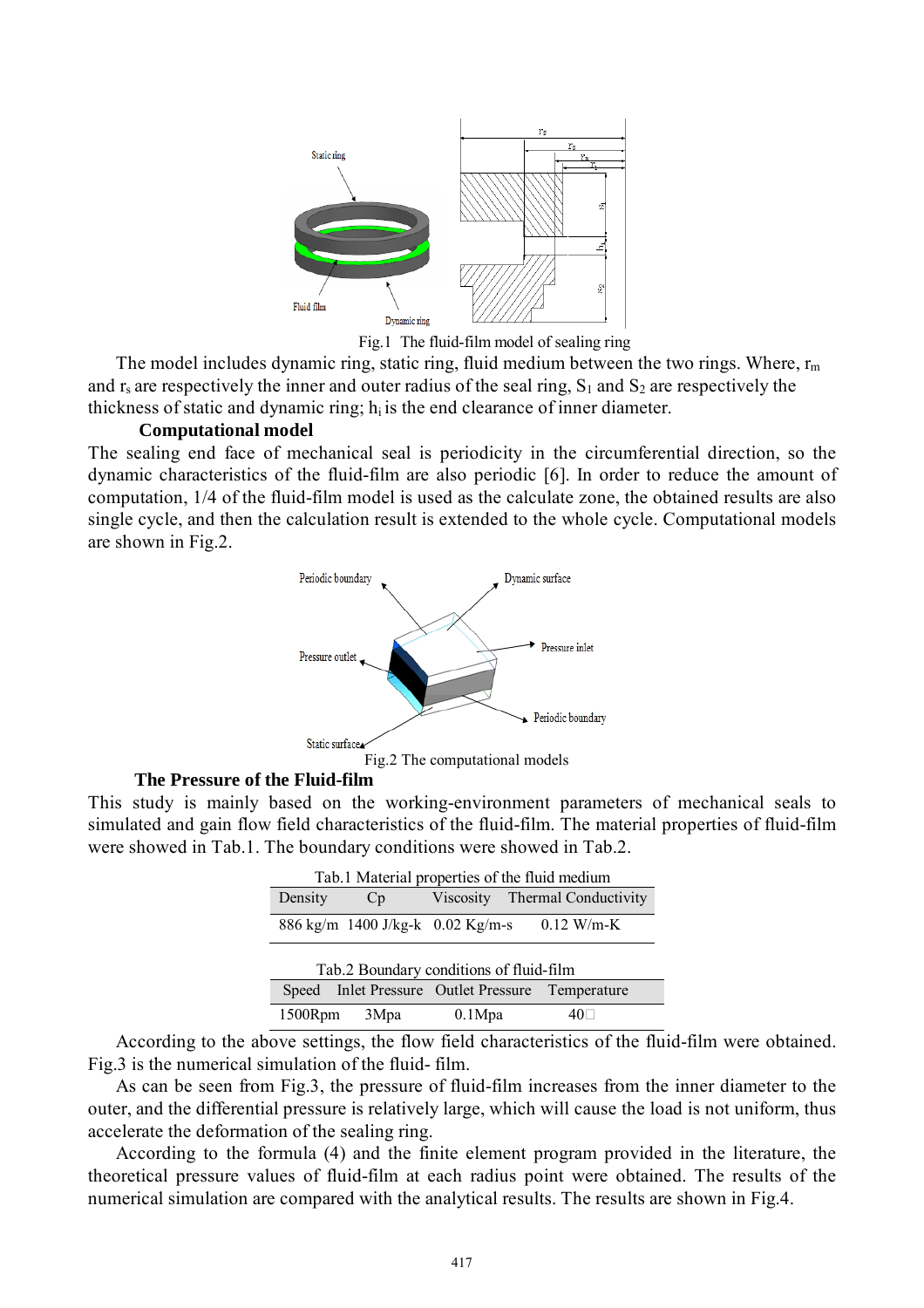

From Fig.4, when the radius of the fluid-film becomes the larger, the pressure of the fluid-film gradually increases until the same pressure as the outside. The values of the theoretical and numerical cross each other, and the growth is a kind of evenly and constant slope. They are consistent; it indicated that the simulation is accuracy at a certain degree.

### **The relationship between the pressure and the differential pressure**

The pressure has a certain relationship with different pressure of fluid-film that can be seen from equation (4). When the different pressure was 2Mpa, 4Mpa, 6Mpa, 8Mpa, the relationship between the pressure and the different pressure is studied. The result is shown in Fig.5.

From Fig.8, at the same radial point, as the inlet pressure becomes larger or smaller, pressure of the film increase or decrease correspondingly, they were isotropic.





#### **The relationship between the pressure and the width**

The size of width chosen are 2mm, 4mm, 6mm, 8mm, the inlet pressure is 0.1Mpa, outlet pressure is 4Mpa. The minimum inside diameter of the model is 63mm. The result of computational simulation is shown in Fig.6.

From Fig.6, when the width increases, the slope of each line is smaller; however, the rate of change is not the same. When the width is 2mm, the variation of the pressure is 3.9Mpa in every 2 radiation change. It is 1.95Mpa for 4mm, and so on, 6mm and 8mm is 1/3 and 1/4. So the pressures of 2mm and 8mm are listed separately to find out the relationship between the pressure and the total width.

## **Summary**

Under the working conditions of the high speed, high pressure and high temperature, the pressure of the fluid-film changed rapidly, which would affect the sealing performance of the heat pump mechanical seal.

The pressure of the fluid-film increased with the width and the working pressure.